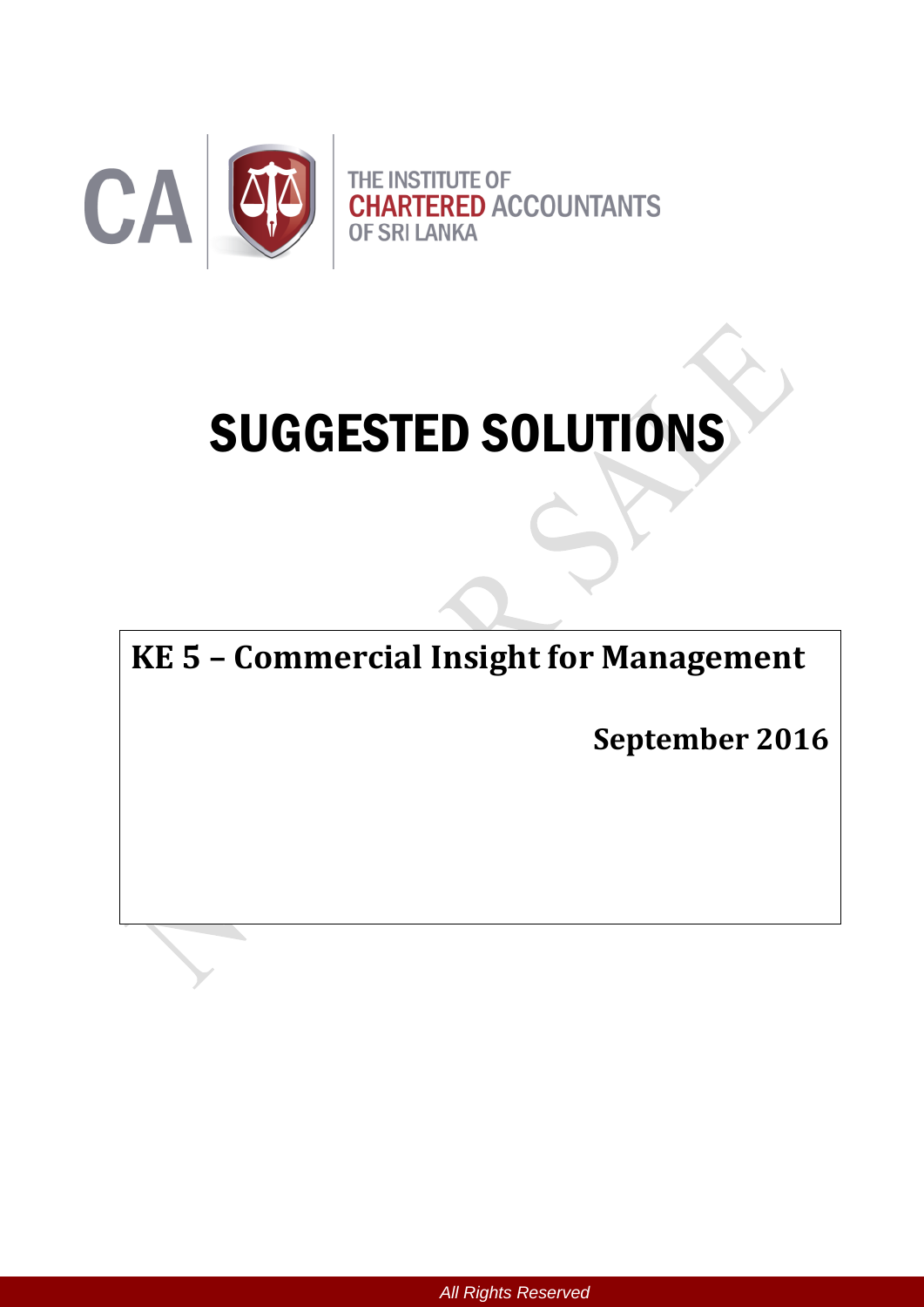# **பிரிவு** 1

## வினா  $01$

1.1

கற்கை வெளிப்பாடு: 1.1.1 வியாபாரம் மற்றும் வியாபார அமைப்புக்கள் எனும் பதங்களை பொருள்வரையறை செய்தல். சரியான விடை C

# 1.2

கற்கை வெளிப்பாடு:  $2.8.2$  பொருளியற் பொருட்களின் வகைகளை விபரித்தல் (வழமையான பொருட்கள், ஜிபன் (Giffen) பொருட்கள், காங்குறைந்த பொருட்கள் வெப்லன் (Veblen) பொருட்கள் மற்றும் பொதுப் பொருட்கள் அடங்கலாக)

# சரியான விடை A

# 1.3

கற்கை வெளிப்பாடு: 5.3.1 அதிகாரம் (authority), பொறுப்பு (responsibility), வலு (power) மற்றும் வகைகூறல் (accountability) ஆகிய கோட்பாடுகளை பொருள்வரையறை செய்தல். சரியான விடை A

#### 1.4

கற்கை வெளிப்பாடு:  $3.6.2$  வேறுபட்டவகையான நெகிழ்ச்சிகளை (elasticity) கணித்தல். சரியான விடை  $B$ 

# 1.5

கற்கை வெளிப்பாடு :  $3.8.1$  வேறுபட்ட வகைப்படுத்தல்களின்கீழ் போட்டியாளர் வகைகளை இனங்காணல்.

## சரியான விடை **B**

# 1.6

கற்கை வெளிப்பாடு : 3.11.1 நிறைபோட்டி, ஏகஉரிமைப் போட்டி, ஏகஉரிமை, சிலருரிமை<br>ஆகியவற்றின் குணாம்சங்களையம் வியாபாாங்களின் மீகு அவற்றின் காக்கங்களையம் குணாம்சங்களையும் வியாபாரங்களின் மீது அவற்றின் தாக்கங்களையும் விபரித்தல்.

#### சரியான விடை  $B$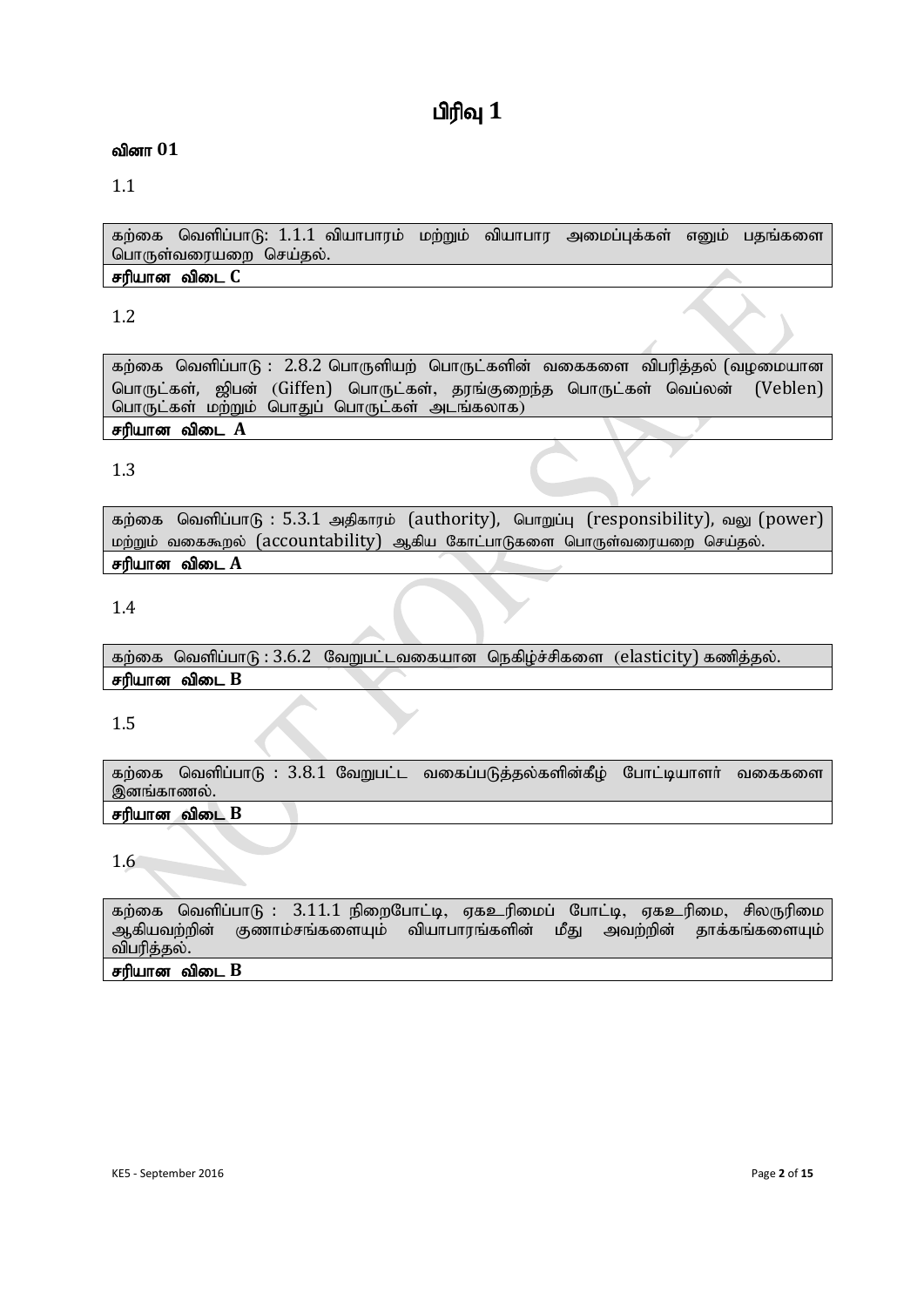#### 1.7

கற்கை வெளிப்பாடு : 6.3.1 வரைபடங்களின் உதவியுடன், குறுங்கால மற்றும் நீண்டகால வேறுபட்ட கிரயக் கோட்பாடுகளை ஆராய்தல் (மொத்தக் கிரயம், எல்லைக் கிரயம், சராசரிக் கிரயம்)

#### சரியான விடை **D**

#### 1.8

கற்கை வெளிப்பாடு : 6.7.1 வரைபடங்களின் உதவியுடன், குறுங்கால மற்றும் நீண்டகால<br>உற்பத்திக் கோட்பாடுகளையும் அவை தொடர்புபட்ட உற்பத்தி அளவீடுகளையும் உற்பத்திக் கோட்பாடுகளையும் அவை தொடா்புபட்ட உற்பத்தி அளவீடுகளையும்| பொருள்வரையறை செய்தல் (மொத்த உற்பத்தி, சராசரி உற்பத்தி, எல்லை உற்பத்தி). சரியான விடை C

#### 1.9

கற்கை வெளிப்பாடு:  $5.5.1$  'கட்டுப்படுத்தல்' பதத்தினை பொருள்வரையறை செய்தல் சரியான விடை  $B$ 

#### 1.10

கற்கை வெளிப்பாடு:  $6.15.1$  செயற்திட்ட முகாமையின் அடிப்படைக் கோட்பாடுகளை இனங்காணல்

#### சரியான விடை **D**

 $($ மொத்தம்: 20 புள்ளிகள்)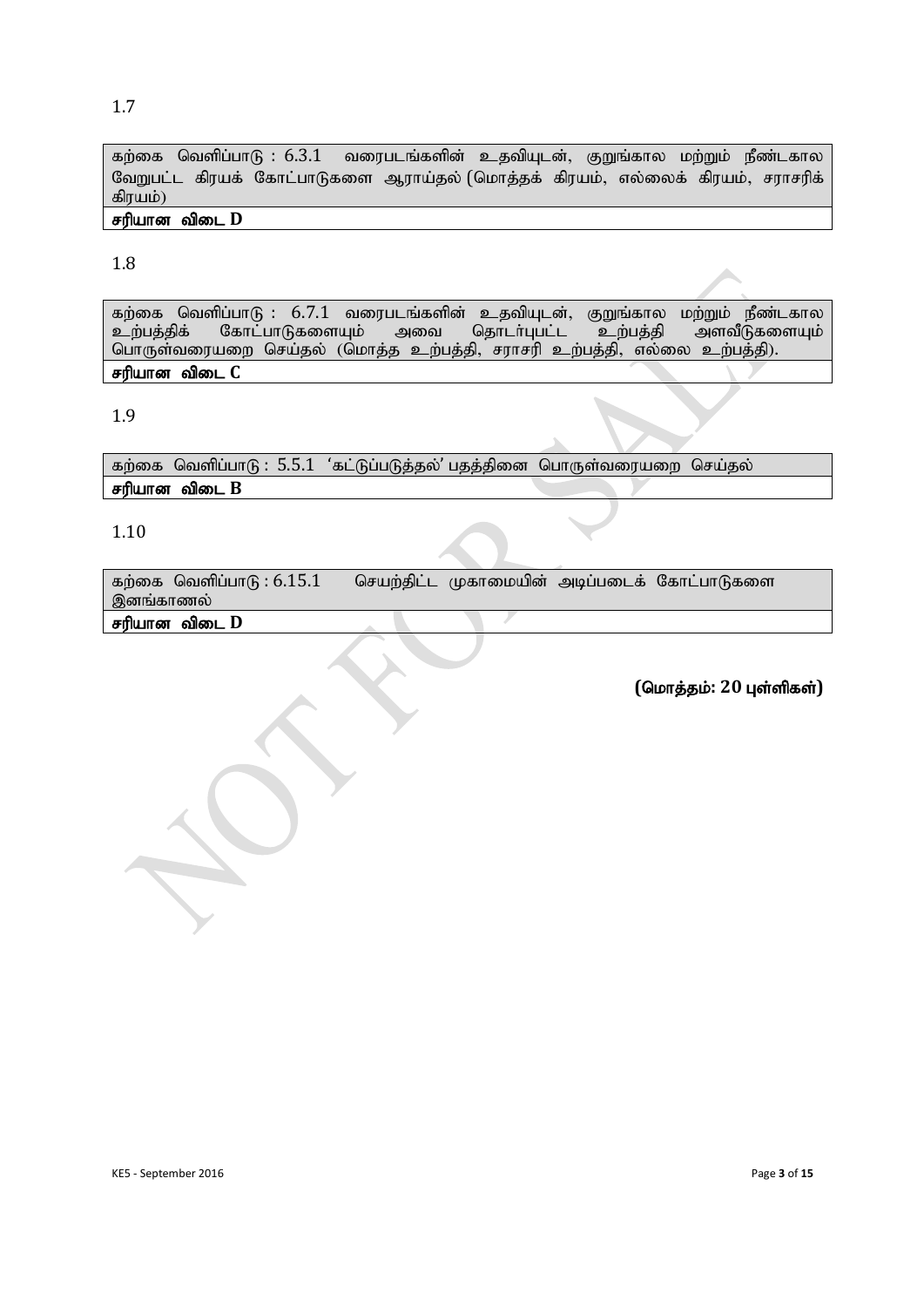#### 2.1

| கற்கை வெளிப்பாடு :                                                                                                       |
|--------------------------------------------------------------------------------------------------------------------------|
| 1.6.1 தற்கால வேலைச்சூழலின் மாறும் தன்மை மற்றும், கணக்காளரின் வகிபாத்திரத்தில்                                            |
| அது கொண்டுள்ள தாக்கத்தை இனங்காணல்.                                                                                       |
|                                                                                                                          |
| வியாபார அலகுகள், செயற்திட்டங்கள், உற்பத்திப் பொருட்கள், வாடிக்கையாளர்<br>பற்றிய அதிக பயனுள்ள தகவல்களை வழங்குதல்.         |
| புதிய முதலீடுகளுக்கு வியாபார உதாரணங்களை வழங்குதல்.<br>$\sim$ $\sim$ $\sim$ $\sim$ $\sim$ $\sim$<br>$\cdot$ $\sim$ $\sim$ |

- $\bullet$  வழங்கிய தகவல்களை தொழிற்பாட்டு மட்ட முகாமையாளர்கள் விளங்கிக்கொள்ள ஏதுவாக உதவிசெய்தல்.
- $\bullet$  தந்திரோபாயத் திட்டமிடல் மற்றும் பாதிடு தயாரித்தலில் இணைந்து செயற்படல்.
- தொழிற்பாட்டு முகாமையாளர்களுக்கு அதிக பயனுடைய தகவல் முறைமைகளை வடிவமைத்தல்.

2.2

கற்கை வெளிப்பா $f$ ;  $3.10.1$  வரைபடம் மூலம் மாத்திரம் இலாபத்தை உச்சப்படுத்துதலில் மொத்த வருமானம் /மொத்தக் கிரய அணுகுமுறை மற்றும் எல்லை வருமானம் / எல்லைக் கிரய அணுகுமுறைகளை விபரிக்குக.

சராசரி வருமானம் சராசரிக் கிரயத்தைவிட அதிகமாக உள்ளதனால், குறுங்காலத்தில்<br>நிறுவனங்கள் அதிமிகை இலாபங்களை பெறுகின்றன. நிறைபோட்டியின் ஒரு சிறப்பம்சம் நிறுவனங்கள் அதிமிகை இலாபங்களை பெறுகின்றன. நிறைபோட்டியின் .<br>தடையற்ற பிரவேசமும் வெளியேறுதலும் ஆதலால், இந்த இலாபத்தால் புதிய நிறுவனங்கள்<br>தொமிற்துறையுள் ஈர்க்கப்படுவதனால், விலைகள் சரிவடைகின்றன. அதன் காரணமாக .<br>தொழிற்துறையுள் ஈர்க்கப்படுவதனால், விலைகள் சரிவடைகின்றன. அதன் காரணமாக<br>நிறுவனங்கள் நட்டமடைய ஆரம்பிக்கின்றன. நீண்டகால ஓட்டத்தில் நட்டம் காரணமாக .<br>நிறுவனங்கள் நட்டமடைய ஆரம்பிக்கின்றன. நீண்டகால ஓட்டத்தில் நட்டம் காரணமாக<br>நிறுவனங்கள் கொமிற்துறையை விட்டு வெளியேறுவதன் காரணமாக, விலை மீண்டும் <u>தொழிற்துறையை விட்டு வெளியேறுவத</u>ன் காரணமாக, அதிகரிக்க ஆரம்பிக்கும்.



Graph 1 Graph 2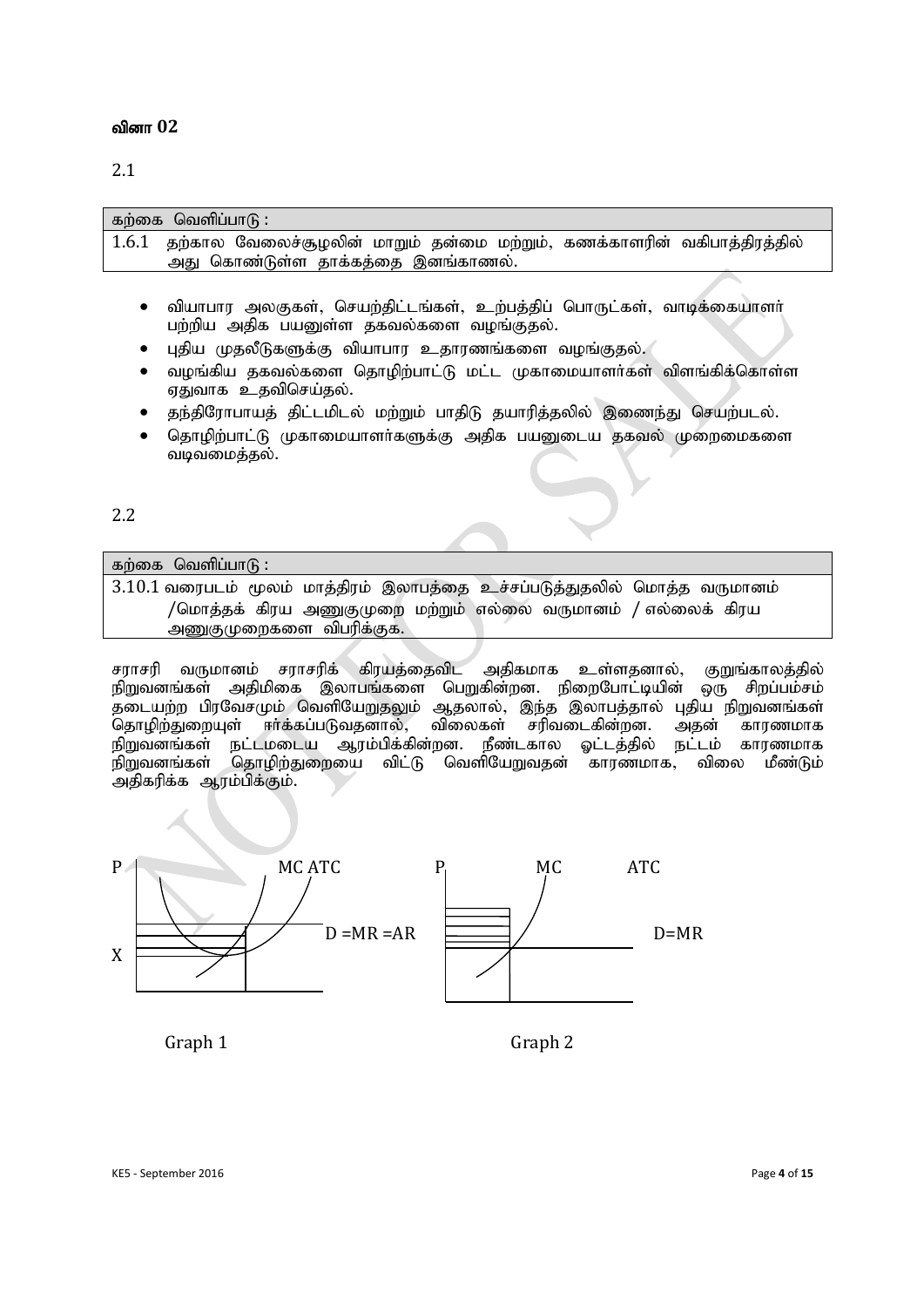| கற்கை வெளிப்பாடு: |  |  |                                                                                                                                                  |  |  |
|-------------------|--|--|--------------------------------------------------------------------------------------------------------------------------------------------------|--|--|
| விளக்குக.         |  |  | 3.12.1 வேறுபட்ட சந்தைகளில் குறுங்காலத்திலும் நெடுங்காலத்திலும் வியாபாரங்கள்<br>எவ்வாறு உத்தம உற்பத்தி, விலை மற்றும் இலாபத்தை தீர்மானிக்கின்றன என |  |  |
|                   |  |  |                                                                                                                                                  |  |  |



தனியுரிமைச் சந்தையில் எல்லைச் செலவும் எல்லை வருமானமும் சமமாகவும் அத்துடன் சராசரி வருமானம் P1 இருக்கும் போது உச்ச இலாபத்தினை உழைக்கின்றது தனியுரிமைச் சந்தையானது அதி உச்ச இலாபத்தினை உழைக்கின்றது இதனை தெளிவாக P1 BCD என்ற செவ்வக வடிவம் காட்டுகின்றது.

#### 2.4

| கற்கை வெளிப்பாடு:                                                        |  |  |  |  |  |  |  |
|--------------------------------------------------------------------------|--|--|--|--|--|--|--|
| 4.3.1 "நான்கு துறை மாதிரியில்" (Four Sector Model) வருமான மற்றும் செலவின |  |  |  |  |  |  |  |
| சுற்றுவட்ட பாய்வுகளை இனங்காண்க.                                          |  |  |  |  |  |  |  |
|                                                                          |  |  |  |  |  |  |  |

- $(i)$  வரி, சேமிப்பு, இறக்குமதிச் செலவினம்
- $(i)$  வரியானது முதலீடுகளை ஊக்குவிக்காது. பொருளாதார வளர்ச்சி தடைப்படும்.

2.5

| கற்கை வெளிப்பாடு:                                                              |  |
|--------------------------------------------------------------------------------|--|
| 4.5.1 நாணயமாற்று வீதங்கள் எவ்வாறு தீா்மானிக்கப்படுகின்றது எனவும், இந்த மாற்றம் |  |
| வியாபாரங்களை எவ்வாறு தாக்கத்திற்கு உள்ளாக்குகின்றதெனவும் விபரிக்குக.           |  |

- அரசாங்கம் அந்நிய நாணய ஒதுக்கங்களில் செலவுசெய்யவோ அல்லது அவற்றை வைத்திருக்கவோ வேண்டியதில்லை.
- சென்மகி நிலுவைப் பற்றாக்குறை அல்லது மிகை சுயமாக திருத்தப்படும்.
- நாணயமாற்று வீதங்களை பேணுவதில் வேறு காரணங்களால் விரும்பப்படாத பொருளியற் கொள்கைகளை கடைப்பிக்கவேண்டிய தேவை அரசுக்கு ஏற்படாது.
- நாணயமாற்று வீதங்கள் பொருளாதார நிலையை பிரதிபலிப்பதனால், வளங்களின் வினைத்திறனான ஒதுக்கம் ஊக்குவிக்கப்படுகின்றது.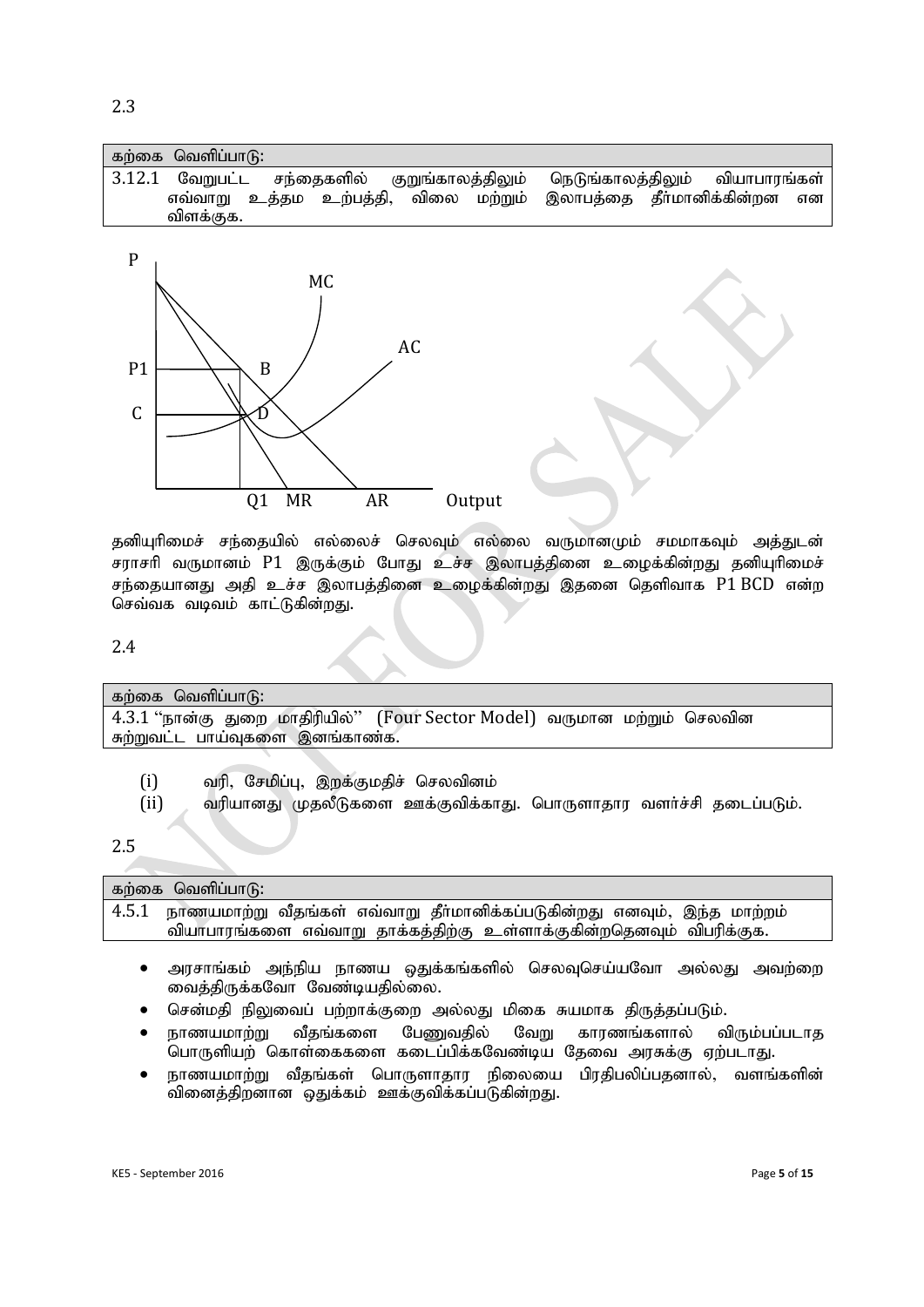| கற்கை வெளிப்பாடு:               |  |  |  |  |  |  |                                                                           |  |  |
|---------------------------------|--|--|--|--|--|--|---------------------------------------------------------------------------|--|--|
|                                 |  |  |  |  |  |  | 4.8.1 தற்போது நிலவும் சமுதாய, கலாச்சார நிலைமை தன்மையையும், வியாபாரங்களில் |  |  |
| அவற்றின் தாக்கங்களையும் ஆராய்க. |  |  |  |  |  |  |                                                                           |  |  |

- சுகாதாரம் மற்றும் உணவு முறைகள் சில நாடுகளில் சுகாதாரம் மற்றும் உணவு முறைகள் பற்றிய மனப்பாங்கில் கணிசமான மாற்றம் காணப்படுகிறது. சில மக்கள் படிப்படியாக அதிக சுகாதாரமான உணவுவகைகளை நாடுகின்றனர். அத்துடன் மரக்கறி உணவு உண்போர் மற்றும் பச்சைப்பொருட்களின் நுகர்வு அதிகரிக்குள்ளது. இது சேதன உணவுகளுக்கான (organic food) அக்கறையையும் அடக்குகின்றது.
- தொழிலில் பெண்கள் வேலைத் தளங்களில் பெண்களின் எண்ணிக்கை அதிகரித்து, பகுதி நேர மற்றும் நெகிழ்வுநேர தொழிற்போக்கு காணப்படுகின்றது.
- சூழற் காப்பு சூழல் தாக்குப்பிடித்தல் மற்றும் பாதுகாப்பு தொடர்பாக) அதிகரித்து வரும் அக்கறை காரணமாக, வியாபார நிறுவனங்கள் சூழலுக்கு ஏற்ற வியாபார நடைமுறைகளை நோக்கி நகருகின்றன.

#### 2.7

| கற்கை வெளிப்பாடு:                                                                                 |  |  |  |
|---------------------------------------------------------------------------------------------------|--|--|--|
| $\mid 4.10.1$ புவிச்சூழலில் புதிய மாற்றங்கள் மற்றும் வியாபாரங்களில் அவற்றின் தாக்கங்களை<br>ஆராயக. |  |  |  |

- தொலைத் தொடர்பு மற்றும் ஆகாயப் போக்குவரத்து அடங்கலாக, புவிநெடுகிலும் மேம்படுத்தப்பட்ட தொடர்பாடல்.
- நாடுகள் காப்பு நடத்தையை கைவிட்டு, வியாபாரத்தின் சாத்தியமான பயன்களை .<br>அனுபவிப்பதன் மூலம் வியாபாரத் தடைகள் நீக்கப்படல்.
- அரசியல் மாற்றங்கள் அனேக நாடுகளை வம்சரீதியான அல்லது அரச திட்டமிடற் பொருளாதாரங்களில் இருந்து சந்தை முறைமையை நோக்கி நகாத்தியுள்ளது.
- அதிகரிக்க போட்டிக் கன்மை.
- புதிய வளர்ச்சியடைந்த சந்தைகளில் அதிகரிப்பு.
- நாடுகளுக்கு இடையே வியாபார கூட்டமைப்புக்களும் ஒருங்கிணைத்தலும்.

#### 2.8

| கற்கை வெளிப்பாடு:     |  |                                                                          |  |  |
|-----------------------|--|--------------------------------------------------------------------------|--|--|
|                       |  | 6.5.1 வியாபாரத்தில் அளவிடைச் சிக்கனம் மற்றும் நோக்கெல்லைச் சிக்கனம் ஆகிய |  |  |
| கோட்பாடுகளை ஆராய்தல். |  |                                                                          |  |  |
|                       |  |                                                                          |  |  |

- கொகைக் கொள்வனவக் கமிவகள் மூலம் கொள்வனவ செய்யம் பொருட்களின் கிரயத்தை குறைத்தல்.
- தொக்கு வைத்திருப்பு மிகவும் வினைத்திறனாக மாறியமை
- தொகையாக விற்பனை செய்தல் பெரிய நிறுவனங்கள் வினியோகக் கிரயம் மற்றும் விளம்பரக் கிரயங்களில் சேமிப்பு பெறுவதற்கான இயலுமையை தரும்.
- பல்வேறு பொருட்களை வழங்குவதனால் நோக்கெல்லைச் சிக்கனம் அடையலாம்.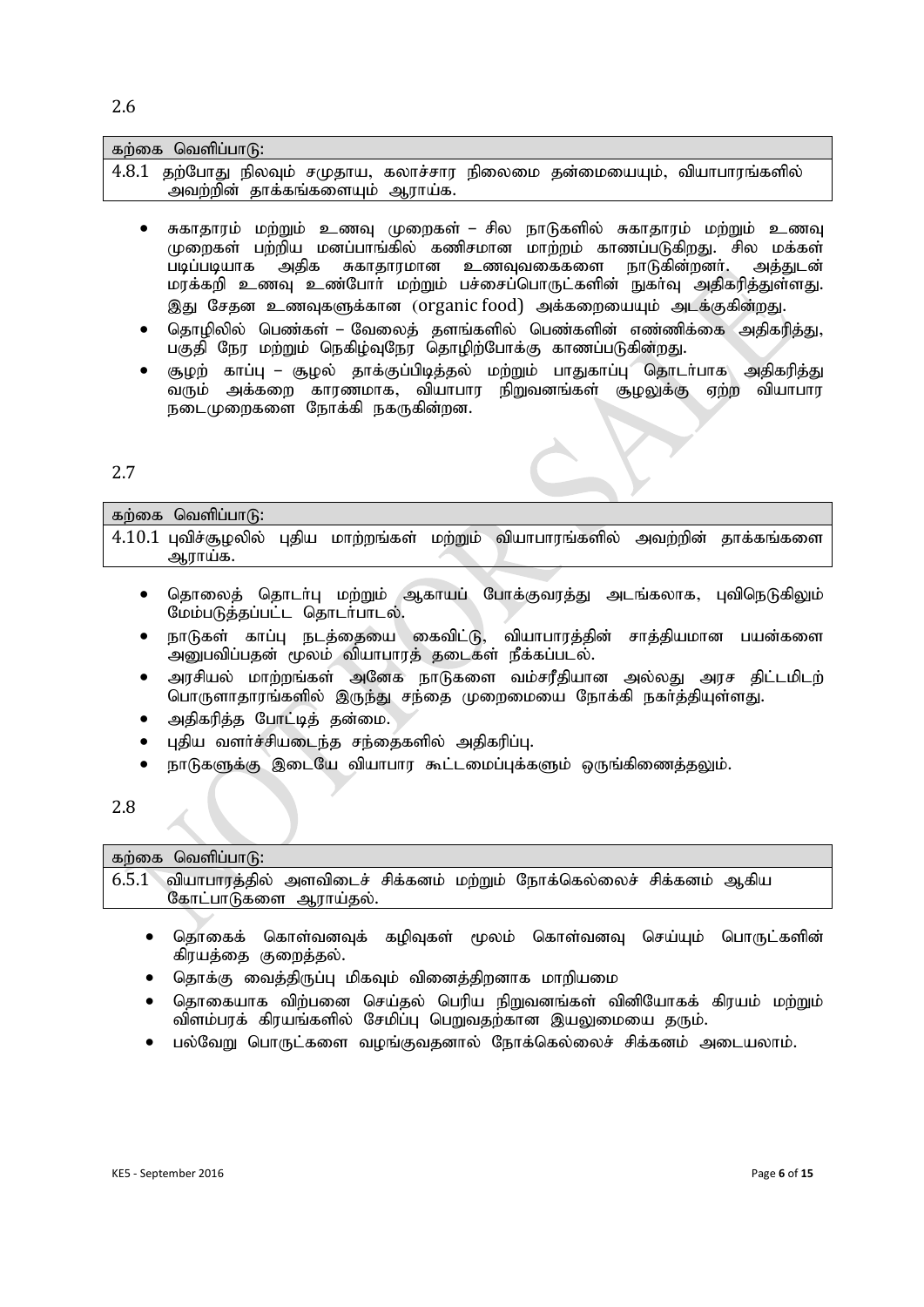| கற்கை வெளிப்பாடு:                                                                                                                                                                     |
|---------------------------------------------------------------------------------------------------------------------------------------------------------------------------------------|
| 6.13.1 கேள்வி மற்றும் நிரம்பல் நிலைமைகளில் போட்டிக் காரணிச் சந்தைகளில் ஊதியம்<br>தீா்மானிக்கப்படும் முறையை ஆராய்க (ஊழியா் ஓய்வு முறையினை பயன்படுத்தி<br>(using labour leisure model). |

பிரதியீட்டுத் தாக்கம் (Substitution effect) – ஊதிய அதிகரிப்ப லய்வக்கான சந்தர்ப்ப ்கிரயக்கை அகிகரிக்கின்றது. அகற்குக் காரணம், வேலை செய்யாக வைவொரு மணித்தியாலமும் கைவிடப்பட்ட வருமானத் தொகை தொடர்பில் பெரிய தியாகம் .<br>செய்யப்படுகின்றது. எனவே, பிரதியீட்டுத் தாக்கம் ஓய்வுக்குப் பதிலாக ஊழியரை வேலை செய்யக்காண்டுகின்றது.

#### 2.10

| ்கற்கை வெளிப்பாடு: |                |                                                                                  |  |  |  |  |  |  |
|--------------------|----------------|----------------------------------------------------------------------------------|--|--|--|--|--|--|
|                    |                | $\mid$ 6.14.2 வியாபாரத் தொழிற்பாடுகள் மற்றும் முகாமை தொடர்பில் தகவல் முறைமைகளின் |  |  |  |  |  |  |
|                    | தாககததை ஆராயக. |                                                                                  |  |  |  |  |  |  |

- ஊடுசெயல்களை பதிவுசெய்தல் ஊடுசெயல் முறைமைகள் ஒவ்வொரு வியாபார ஊடுசெயல் அல்லது நிகழ்வு பற்றிய தகவல்களை பதிவுசெய்ய உதவுகின்றது.
- தீர்மானம் மேற்கொள்ளல் தகவல் அளிக்கப்பட்ட தீர்மானங்களை மேற்கொள்ள தகவல் முறைமைகள் உதவுகின்றன.
- திட்டமிடல் தகவல் முறைமைகள் பல திட்டமிடல் தரவுகளை வழங்குகின்றன.
- சாதனை அளவீடு சாதனை அளவீட்டில் பயன்படுத்தப்படும் தரவுகளை சேகரித்து, பகுப்பாய்ந்து, முன்னிலைப்படுத்த தகவல் முறைமைகள் பயனுடையவை ஆகும்.
- கட்டுப்பாடு திட்டங்களின் பெறுபேறுகளை கண்காணித்து கட்டுப்படுத்த தகவல் முறைமைகள் பயன்படுத்தப்படலாம்.

 $($ மொக்கம்: 30 புள்ளிகள்)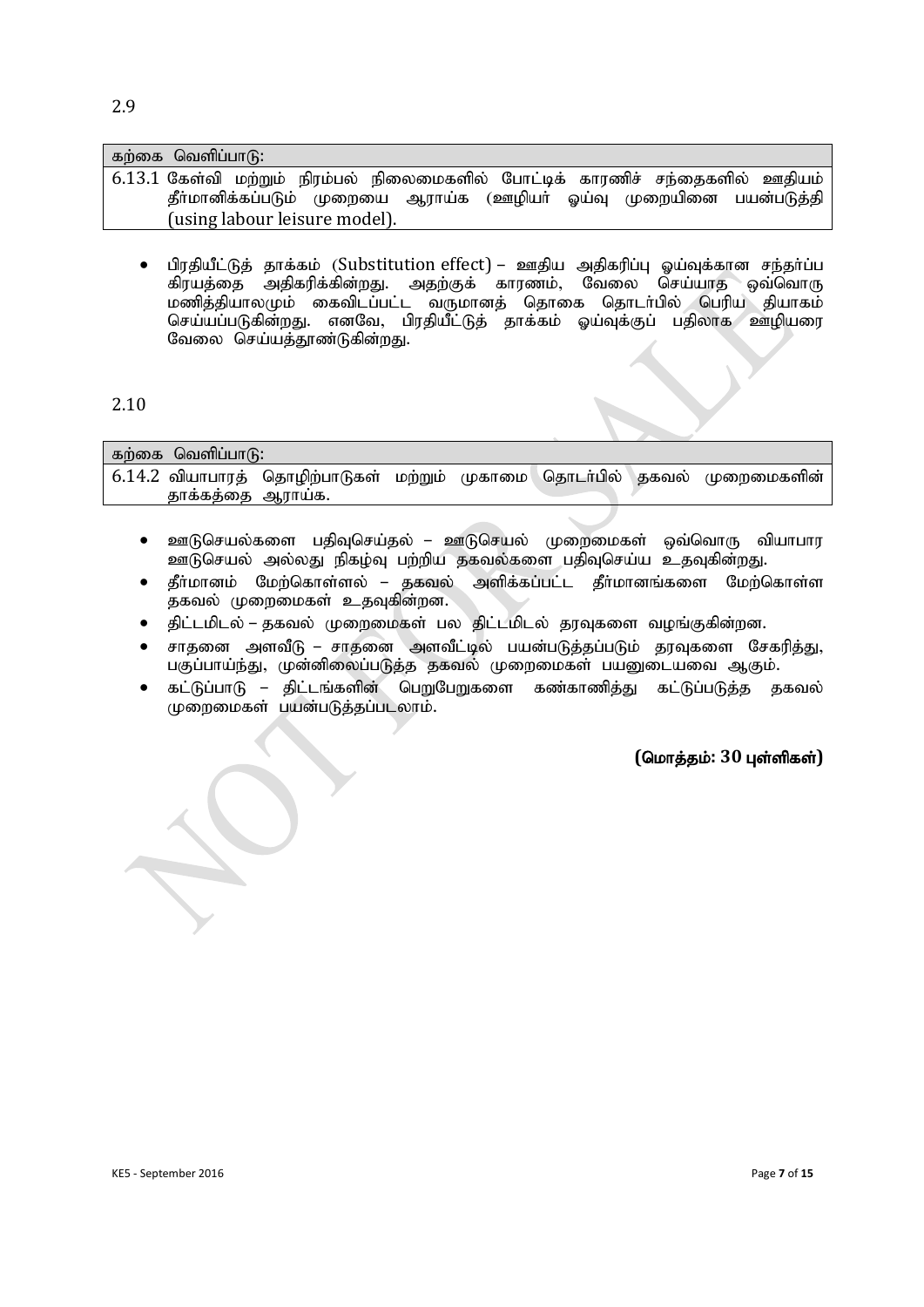| ுகற்கை வெளிப்பாடு: \                                                                  |  |  |  |  |  |  |  |
|---------------------------------------------------------------------------------------|--|--|--|--|--|--|--|
| 2.7. தட்டுப்பாடு (scarcity), தேர்வு (choice) சந்தர்ப்பக்கிரயம் ஆகியவற்றிற்கு அறிமுகம் |  |  |  |  |  |  |  |
| 2.9 பொருளியல் இலாபம் எதிர் கணக்கியல் இலாபம்                                           |  |  |  |  |  |  |  |

- (a) i. "தட்டுப்பாடு" அருமயைானதாக அல்லது பற்றாக்குறையாக இருத்தல்.
	- ii. "சந்தா்ப்பக் கிரயம்" தீா்மானம் மேற்கொள்ளும்போது, கைவிடப்பட்ட சிறந்த மாற்றுத்தோவுப் பயன்களை அல்லது இழந்த பயன்களை பிரதிபலிக்கின்றது.
	- iii. "பொருளியல் இலாபம்"அல்லது நட்டம் என்பது பொருளின் விற்பனையால்<br>பெறப்பட்ட வருமானத்திற்கும் பயன்படுத்திய உள்ளீடுகளின் சந்தா்ப்பக் வருமானத்திற்கும் கிரயத்திற்கும் இடையிலான வித்தியாசம் ஆகும்.
- (b) தட்டுப்பாடு காணப்படும்போது, மேற்கொள்ளப்படும் முதலீட்டிலிருந்து உயர்ந்தபட்ச .<br>இலாபக்கினை உமைப்பகற்காக, கீர்மானம் மேற்கொள்பவர் முகலீட்டின் நிகிசார் இலாபத்தை மாத்திரம் கவனத்திற் கொள்ளாது முதலீட்டின் சந்தா்ப்பக் கிரயத்தையும், ு<br>(அதாவது கைவிட்ட சிறந்த மாற்றுமுதலீட்டின் பயன்கள் / இழந்துபோன பயன்கள்) கவனத்திற் கொள்ளவேண்டும். இதனை செய்வதற்காக முதலீட்டாளர் முதலீட்டுக்கு ஒதுக்கிய வழங்களின் தட்டுப்பாட்டினை கவனத்திற் கொண்டு முதலீட்டின் பொருளியல் இலாபக்கினை கணிக்கல் வேண்டும். அகன்பிரகாரம், பெறப்படும் நிகர இலாபம் அவர் முதலீட்டிலிருந்து பெற்ற உண்மையான இலாபத்தை பிரதிபலிக்கும்.

|                                            | செயற்திட்டம் A | செயற்திட்டம் B |
|--------------------------------------------|----------------|----------------|
|                                            |                |                |
| ஆரம்ப மூலதனம்                              | 10,000,000     | 15,000,000     |
| வீதம்<br>வருடாந்த வருமான                   | 15%            | 18%            |
| வருமானம்                                   | 1,500,000      | 2,700,000      |
|                                            |                |                |
| மேலதீக மூலதனம்                             | -              | 5,000,000      |
| வட்டி வீதம்                                |                | 22%            |
| இனம்காணக்கூடிய செலவுகள்                    |                | 1,100,000      |
| கணக்கீட்டு<br>இலாபம்                       | 1,500,000      | 1,600,000      |
| இனம்காண<br>முடியாத<br>சந்தர்ப்பச் செலவுகள் | 1,600,000      | 1,500,000      |
| பொருளியல் இலாபம்                           | (100, 000)     | 100,000        |

 $(c)$  பொருளியல் இலாபம் = வருமானம் - (இனம்காணக்கூடிய செலவுகள்+ இனம்காண முடியாத சந்தர்ப்பச் செலவுகள்)

#### $($ மொத்தம்: 10 புள்ளிகள்)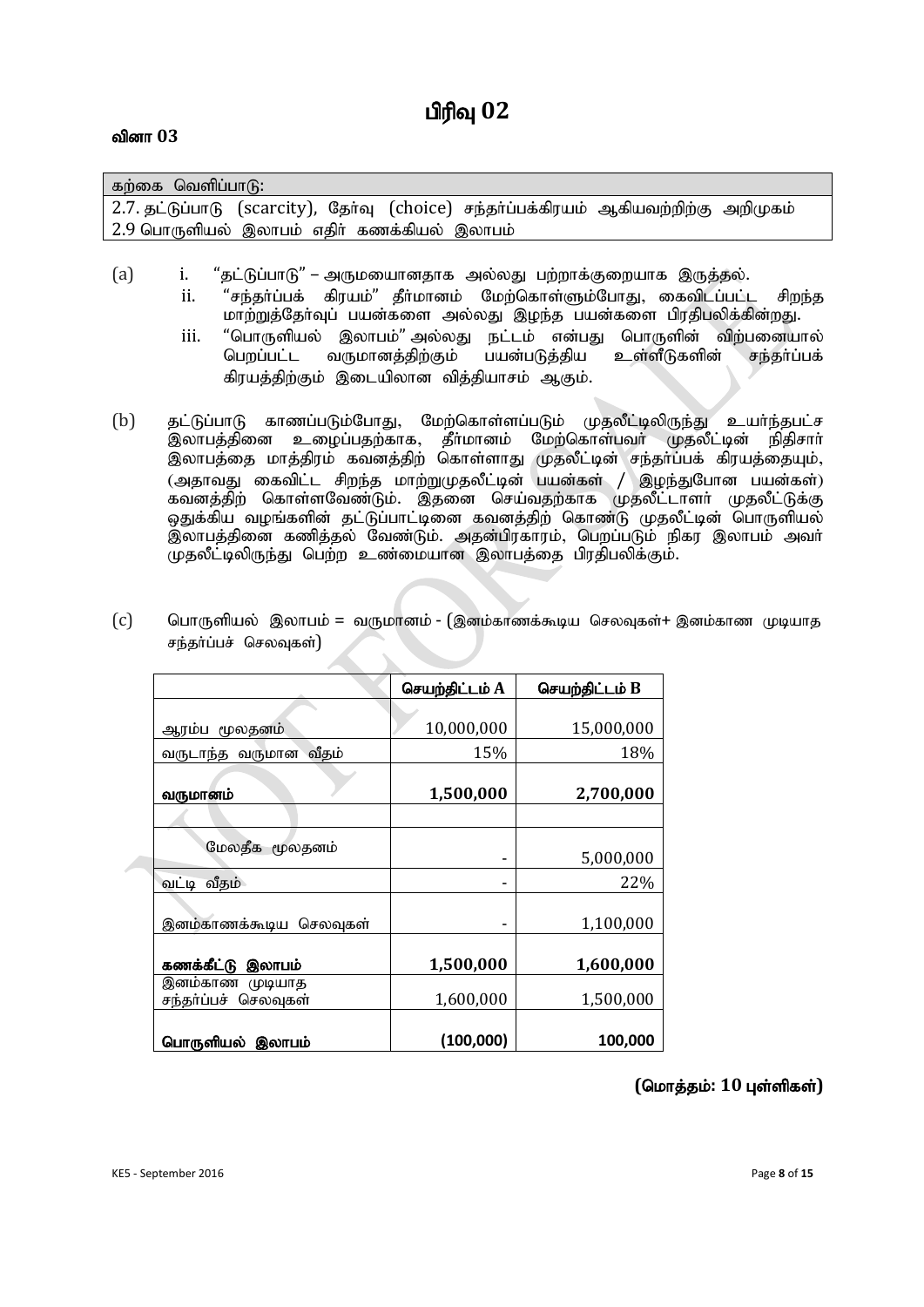| கற்கை வெளிப்பாடு:          |  |                                                                            |  |
|----------------------------|--|----------------------------------------------------------------------------|--|
| 4.4 பணவீக்கத்தின் வகிபாகம் |  |                                                                            |  |
|                            |  | 4.6.2 வியாபாரத்தில் நிதி மற்றும் இறைவரிக் கொள்கைகளின் தாக்கத்தினை ஆராய்தல் |  |

(a)  $\;$  கேள்வி தூண்டல் பணவீக்கம் (demand-pull inflation) ஏற்படுவது நாட்டில் உற்பத்தி இயல்வலுவிலும் (அதாவது திரள் நிரம்பல் அல்ல மொக்க நிரம்பல் - aggregate supply)) பார்க்க திரள்கேள்வி (aggregate demand) அதிகமாக உள்ளபோது ஆகும். உதாரணம்: நுகா்வோரின் அதிகரித்த வருமானம் மட்டங்கள், அதிகரித்த அரசாங்க செலவினம், ஏற்றுமதிக்கான கேள்வியில் அதிகரிப்பு போன்றவை காரணமாக திரண்ட கேள்வியில் அதிகரிப்பு. கிரய உதைப்புப் பணவீக்கம் (Cost push inflation) ஏற்படுவது, திரள் நிரம்பலில் வீழ்ச்சியை ஏற்படுத்தும் வகையில் பொருட்கள், சேவைகளின் உற்பத்திக் கிரயம் அதிகரிக்கலினால் ஆகும். உதாரணம்: நாணயமாற்று வீதங்களின் பெறுமதி இழப்பு இறக்குமதி செய்யப்படும்

rமலப்பொருட்களின் விலை அகிகரிப்ப. கூலி வீகங்களில் அகிகரிப்ப போன்றவற்றை விளைவிக்கும்.

(b) நாடு அதன் போட்டியாளர்களைவிட உயர்ந்த பணவீக்க வீதத்தை கொண்டிருப்பின், .<br>அதன் ஏற்றுமதிகள் ஒப்பீட்டளவில் செலவுமிக்கதாகவும். இறக்குமதிகள் ஒப்பீட்டளவில் மலிவானதாகவும் இருக்கும். அதன் காரணமாக ஏற்றுமதிக்கான கேள்வி குறைந்து, இறக்குமதிக்கான கேள்வி அதிகரிக்கும். எனவே, இந்த நிலை நாட்டின் சென்மதி நிலுவையை எதிராகப் பாதிக்கும்.

(c)

- ஒடுக்கல் முறை இறைவரிக் கொள்கை (Contractionary fiscal policy), உயர் வரியீடு மற்றும் குறைந்த அரச செலவினத்தால் அடையப்பெறும்.
- நெக்கல் முறை நிதிக் கொள்கை (Contractionary monetary policy), வட்டி ்வீத அதிகரிப்பு மற்றும் பணநிரம்பல் வீழ்ச்சியினால் அடையப்பெறும்.
- பணவீக்கத்தை விளைவுத்திறனாக கட்டுப்படுத்துவதற்கு விரிவாக்கக் கொள்கை களின் நிகாக் காக்கக்குடன் வப்பிடுகையில், ஒடுக்குமுறை கொள்கைகளின் நிகரத் தாக்கம் பலம் மிக்கதாக இருத்தல் வேண்டும்.

 $($ மொத்தம்: 10 புள்ளிகள்)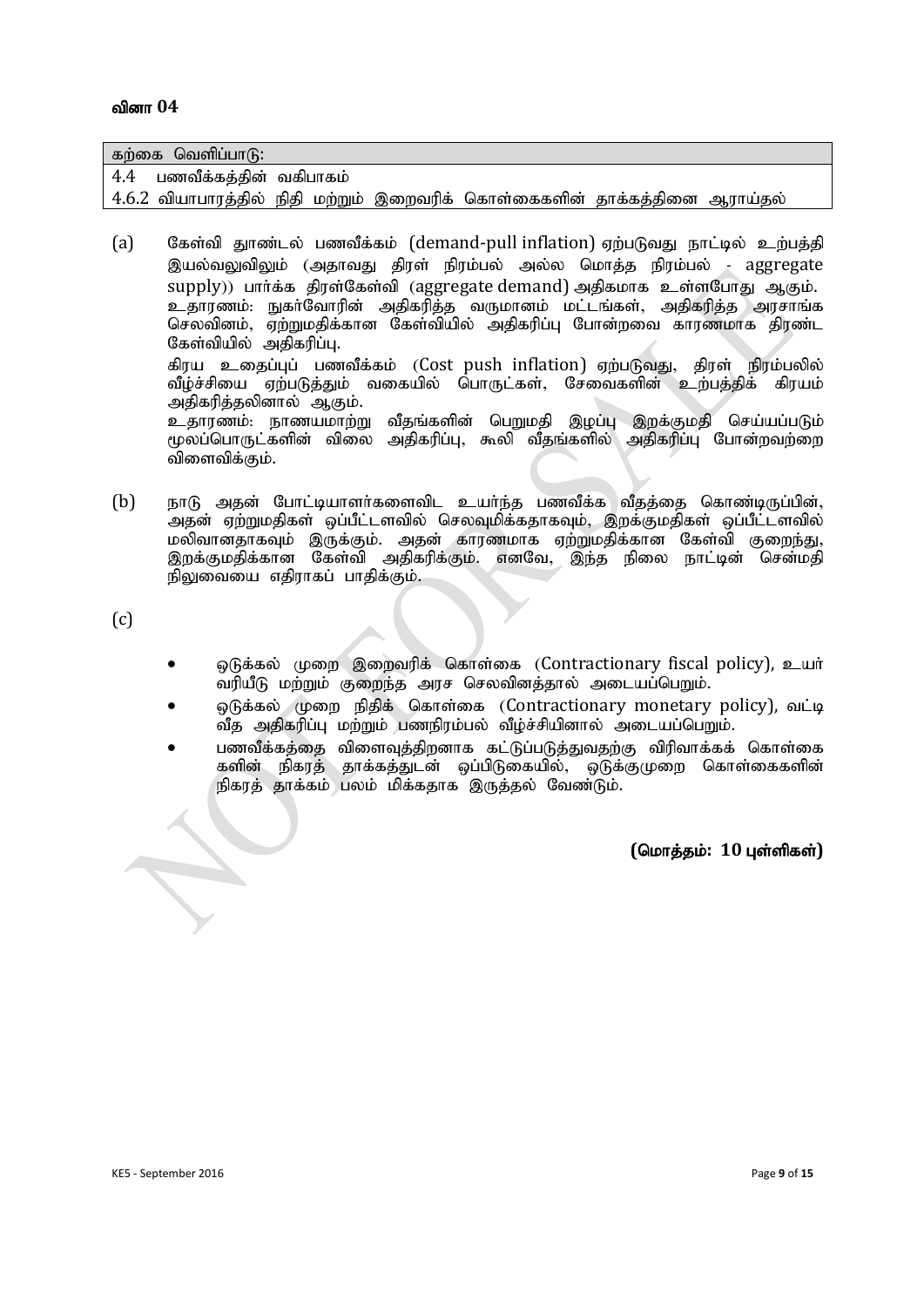| கற்கை வெளிப்பாடு: |  |  |  |  |  |  |                                                                      |  |  |  |
|-------------------|--|--|--|--|--|--|----------------------------------------------------------------------|--|--|--|
| 5.4               |  |  |  |  |  |  | முகாமைத் தொழிற்பாடாக வழிநடத்தலின் (leading) தன்மை மற்றும் நோக்கெல்லை |  |  |  |
|                   |  |  |  |  |  |  |                                                                      |  |  |  |
| (a)               |  |  |  |  |  |  |                                                                      |  |  |  |

- தொழில்முயற்சி (Entrepreneurship) வியாபார சந்தர்ப்பங்களை இனம்கண்டு, அதனை சாதகமாக பயன்படுத்துவதற்காக வளங்களை ஒருமுகப்படுத்தும் இயலுமை.
- நபர்களுக்கு இடையிலான திறமைகள் (Interpersonal skills) வலையமைப்பு ஆக்கம், தொடர்புகளை கட்டியெழுப்புதல், தலையீடு, கலந்து ஆலோசித்தல், முரண்பாடுகளை தீர்த்தல், செவிமடுத்தல், ஆலோசனை வழங்குதல், பயிற்சியளித்தல், உறுதியான தொடர்பாடல் போன்றவை.
- விரிவான நோக்கம் அடங்கலாக கீர்மானம் மேற்கொள்ளலும் பிரச்சினைகளைக் தீர்த்தலும்.
- கால முகாமையும் தனிப்பட்ட அமைப்பு ஆக்கங்களும்
- சுயவிருத்தித் திறமைகள் (Self-development skills) சுய தெளிவினை வளர்க்கவும், கற்கைச் சந்தா்ப்பங்களை சாதகமாக பயன்படுத்தவும் ஏதுவாக அனுபவத்திலிருந்து தொடர்ந்து கற்றுக்கொள்ளும் ஆற்றல்.
- (b) தலைமைத்துவ சிறப்புப்பண்புக் கோட்பாட்டின் (trait theory) அடிப்படை 'தலைவர்கள் பிறக்கின்றார்கள், அவர்கள் ஆக்கப்படுவதில்லை' என்பதாகும். இது வெற்றிகரமான தலைவாகளுக்கு சில பொதுவான சுயபண்புகள் இருப்பதாக தெரிவிக்கின்றது.

எனினும், இந்தக் கோட்பாடு கீழ்வரும் காரணங்களால் அதிகம் ஏற்றுக்கொள்ளப் படுவதில்லை;

- தலைவர்களின் வெற்றி, தலைவர்களின் நடத்தை (பாங்குக் கோட்பாடுகள் -Style theories), சூழ்நிலைகள் (நெகிழதக்க கோட்பாடு- contingency  $theories)$  ஆகியவற்றிலும் தங்கியுள்ளது.
- விளைவுத்திறனான தலைமைத்துவத்திற்கு சில குறித்த பண்புகள் கட்டாயமாக அவசியமானவை எனும் நிலை உறுதிப்படுத்தப்படவில்லை.
- தலைவர்களுக்காக தெரிவித்த சிறப்புப்பண்புகள் எல்லையற்றவையாகவும்,  $\overline{0}$ வறுபட்டவையாகவும் மற்றும் முரண்பாடு உடையவையாகவும் உள்ளமை.
- சிறப்பப்பண்பக் கோட்பாடானகு, கலைமைக்குவ நிலையின் சிக்கற் கன்மையை கவனத்திற் கொள்ளாததுடன், தலைமைத்துவ சிறப்புப் பண்புகளைக் கொண்ட எல்லோரும் நல்ல தலைவர்களாக அமைவதில்லை.

#### $($ மொத்தம்: 10 புள்ளிகள்)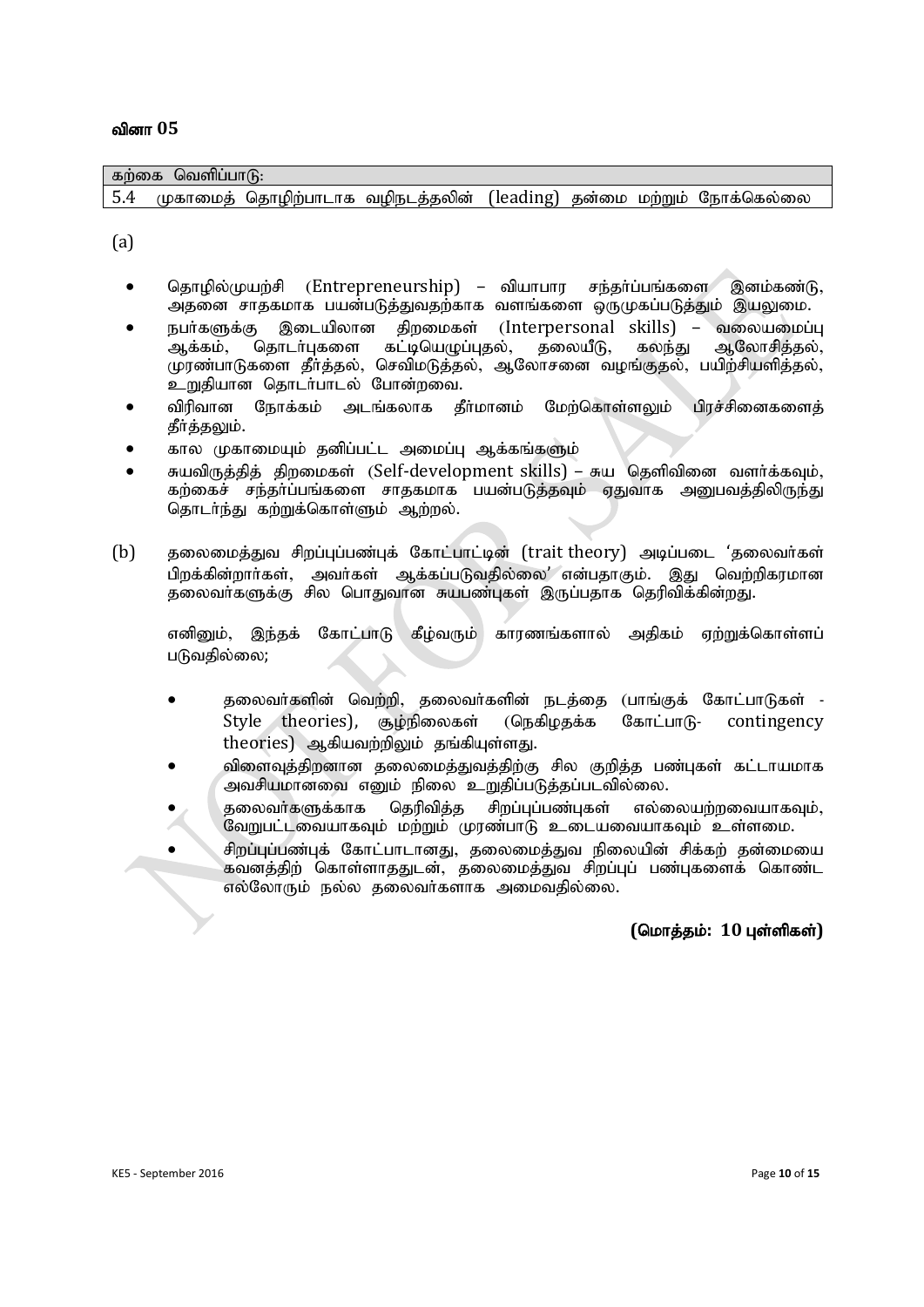| கற்கை வெளிப்பாடு                                                                                                                                                                             |                                                                                                                                                           |  |  |  |  |  |  |  |  |
|----------------------------------------------------------------------------------------------------------------------------------------------------------------------------------------------|-----------------------------------------------------------------------------------------------------------------------------------------------------------|--|--|--|--|--|--|--|--|
| 6.8. சந்தைப்படுத்தல் முகாமைத்துவத்தின் தன்மையும் நோக்கெல்லையும்                                                                                                                              |                                                                                                                                                           |  |  |  |  |  |  |  |  |
| 6.9. அமைப்பொன்றில் சந்தைப்படுத்தலின் வகிபாத்திரம்                                                                                                                                            |                                                                                                                                                           |  |  |  |  |  |  |  |  |
| 6.10 சந்தைப்படுத்தற் தத்துவங்கள்                                                                                                                                                             |                                                                                                                                                           |  |  |  |  |  |  |  |  |
|                                                                                                                                                                                              |                                                                                                                                                           |  |  |  |  |  |  |  |  |
| 1)<br>சந்தை நிலைப்படுத்தல் என்பது, ஏனைய உற்பத்திக் குறிகள் அல்லது பொருட்கள்<br>தொடா்பில் வாடிக்கையாளா்கள் ஒரு உற்பத்திக் குறி<br>அல்லது பொருளை ஏற்றுக்<br>கொள்கின்றனா் என்பதை குறிக்கின்றது. |                                                                                                                                                           |  |  |  |  |  |  |  |  |
| (b)<br>ஸ்ரார் கோலா நிலைப்படுத்தல் மாறியாக (positioning variable) தரம் மற்றும்                                                                                                                |                                                                                                                                                           |  |  |  |  |  |  |  |  |
|                                                                                                                                                                                              | அதிக விலையை<br>பயன்படுத்துகின்றது.<br>லைற்கோலா நிலைப்படுத்தல் மாறியாக குறைந்த விலையை பயன்படுத்துகின்றது.                                                  |  |  |  |  |  |  |  |  |
|                                                                                                                                                                                              |                                                                                                                                                           |  |  |  |  |  |  |  |  |
| (c)<br>விளம்பரம் -<br>1.                                                                                                                                                                     | பரந்துபட்ட ஊடக நிறுவனங்களின் ஊடாக<br>தங்களது உற்பத்திகளை விளம்பரப்படுத்துதல்.                                                                             |  |  |  |  |  |  |  |  |
| விற்பனை ஊக்குவிப்பு -<br>2.                                                                                                                                                                  | விலை ஊக்குவிப்புக்கள்                                                                                                                                     |  |  |  |  |  |  |  |  |
|                                                                                                                                                                                              | eg: குறித்த காலப்பகுதிக்கான விலைகுறைப்பு                                                                                                                  |  |  |  |  |  |  |  |  |
|                                                                                                                                                                                              | போட்டிகளை ஒழுங்குபடுத்தல்                                                                                                                                 |  |  |  |  |  |  |  |  |
|                                                                                                                                                                                              | விற்பனைக்கான ஊக்குவிப்புக்களை அதிகரித்தல்                                                                                                                 |  |  |  |  |  |  |  |  |
|                                                                                                                                                                                              |                                                                                                                                                           |  |  |  |  |  |  |  |  |
| பொதுமக்கள் தொடர்புகள்-<br>3.                                                                                                                                                                 | நிறுவனத்திற்கும் மக்களுக்கான தொடர்புகளை<br>அதிகரிப்பதனூடாக நிறுவனத்தின் நன்மதிப்பு<br>உயா்ந்து அதனூடாக நிறுவனம் பிரபல்யம்<br>அடைந்து விற்பனை அதிகரிக்கும் |  |  |  |  |  |  |  |  |
| நேரடியான சந்தைப்படுத்தல்-<br>4.                                                                                                                                                              | நேரடி விற்பனை ஊடாக வாடிக்கையாளருக்கும்<br>நிறுவனத்திற்கும் இடையில் நேரடித்தொடா்பு<br>ஏற்பட்டு விற்பனை அதிகரிக்கும்.                                       |  |  |  |  |  |  |  |  |
|                                                                                                                                                                                              |                                                                                                                                                           |  |  |  |  |  |  |  |  |
|                                                                                                                                                                                              | (மொத்தம்: $10$ புள்ளிகள்)                                                                                                                                 |  |  |  |  |  |  |  |  |
|                                                                                                                                                                                              |                                                                                                                                                           |  |  |  |  |  |  |  |  |
|                                                                                                                                                                                              |                                                                                                                                                           |  |  |  |  |  |  |  |  |
|                                                                                                                                                                                              |                                                                                                                                                           |  |  |  |  |  |  |  |  |
|                                                                                                                                                                                              |                                                                                                                                                           |  |  |  |  |  |  |  |  |
|                                                                                                                                                                                              |                                                                                                                                                           |  |  |  |  |  |  |  |  |
|                                                                                                                                                                                              |                                                                                                                                                           |  |  |  |  |  |  |  |  |
|                                                                                                                                                                                              |                                                                                                                                                           |  |  |  |  |  |  |  |  |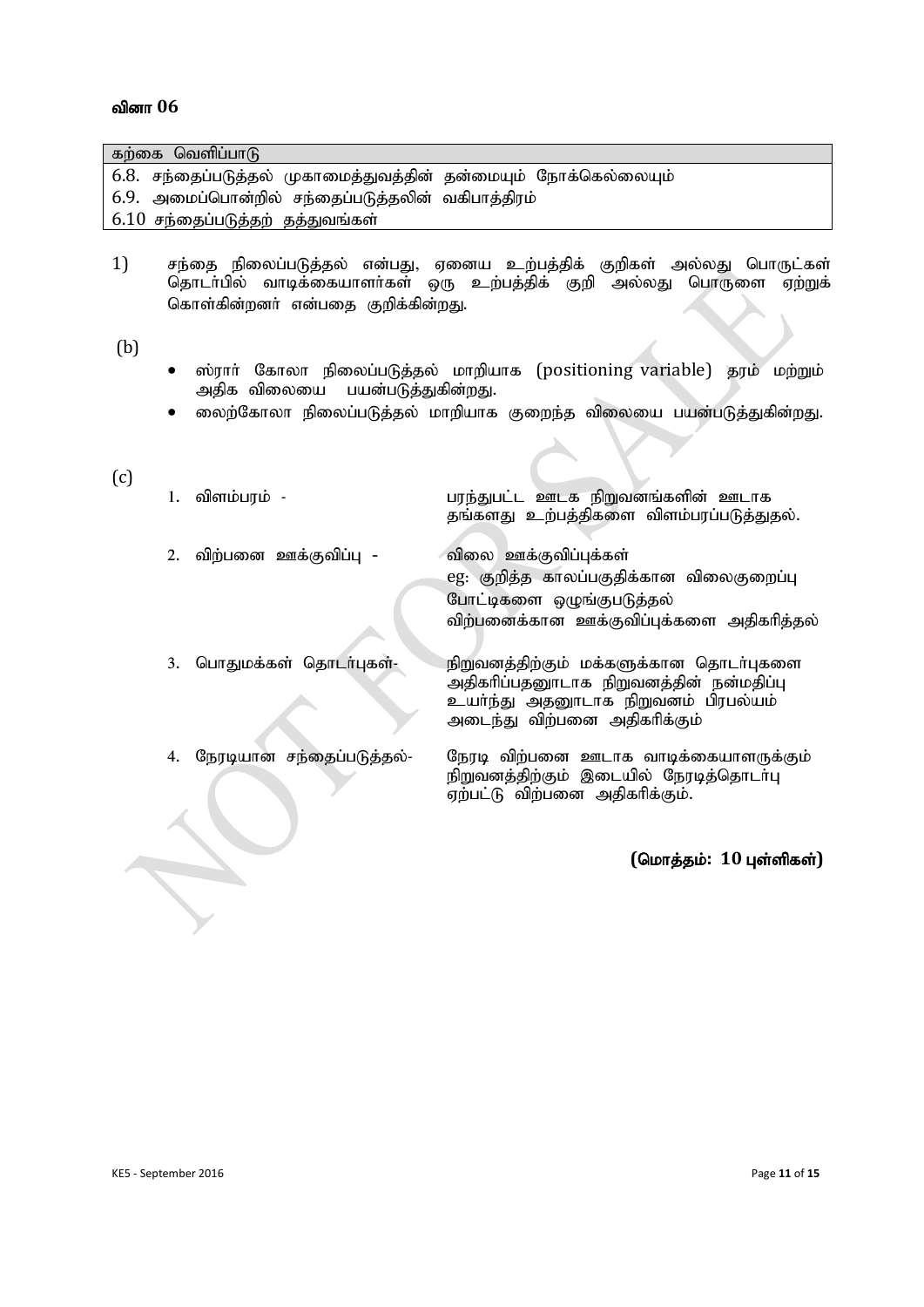| கற்கை வெளிப்பாடு : |  |  |  |  |                                                                     |  |  |  |
|--------------------|--|--|--|--|---------------------------------------------------------------------|--|--|--|
|                    |  |  |  |  | 3.5. கேள்வி, நிரம்பல் மற்றும் போட்டிச் சந்தையொன்றில் சந்தைச் சமநிலை |  |  |  |
|                    |  |  |  |  | 3.7 போட்டிச் சந்தைகளில் அரசாங்க தலையீடுகளின் தாக்கம்                |  |  |  |

#### (a)

**P**  $(d) = 160 - 0.625Q$ **P** (s) =  $5 + 0.250Q$ சமநிலைப் புள்ளியில்,  $Pd = Ps$ சமநிலைப் புள்ளியில் கணியம் (Eq) =  $160 - 0.6250 = 5 + 0.2500$ Eq; 155= 0.875 Q Eq = 177.14 (மில்லியன் பரல்கள்)

 $P$  (சந்தைச் சமநிலை விலை); (கேள்வி அல்லது நிரம்பற் சார்புக்கு "Q" பெறுமதியை பிரதியிடுவதனால்;

**P = 160 – 0.625(177.14) = USD 49.28**

(b)

(i) அதன்படி, கீழ்நோக்கி சரிந்து செல்லும் கேள்வி வளையியின் கீழ் **ஒரு குறிப்பிட்ட** அலகுகளுக்கு நுகர்வோன் செலுத்த விரும்பும் மொத்த விலைக்கும், அதே அலகு பொருட்களுக்கு உண்மையில் செலுத்தப்பட்ட மொத்தத் தொகைக்கும் இடையே எப்போதும் இடைவெளியொன்று காணப்படும். இந்த இடைவெளியை பிரதிபலிக்கும் தொகை **நுகர்வோர் மிகை** எனப்படும். இந்த இடைவெளியானது நுகர்வோனுக்கு கிடைக்கும் மிகையினை குறிக்கின்றது.

எல்லைப்பயன்பாடு கணிக்கப்படுகிறது, வேறுபட்ட நுகர்வோர்களின் பொருட்களின் அளவில் வேறுபடுகின்றது. நுகர்வோர் செலுத்தத் தயாராக இருந்த விலைக்கும்<br>செலுத்திய விலை குறைவானதாக காணப்படின் இந்நிலமை நுகர்வோர் மிகை செலுத்திய விலை குறைவானதாக காணப்படின் எனப்படும்.

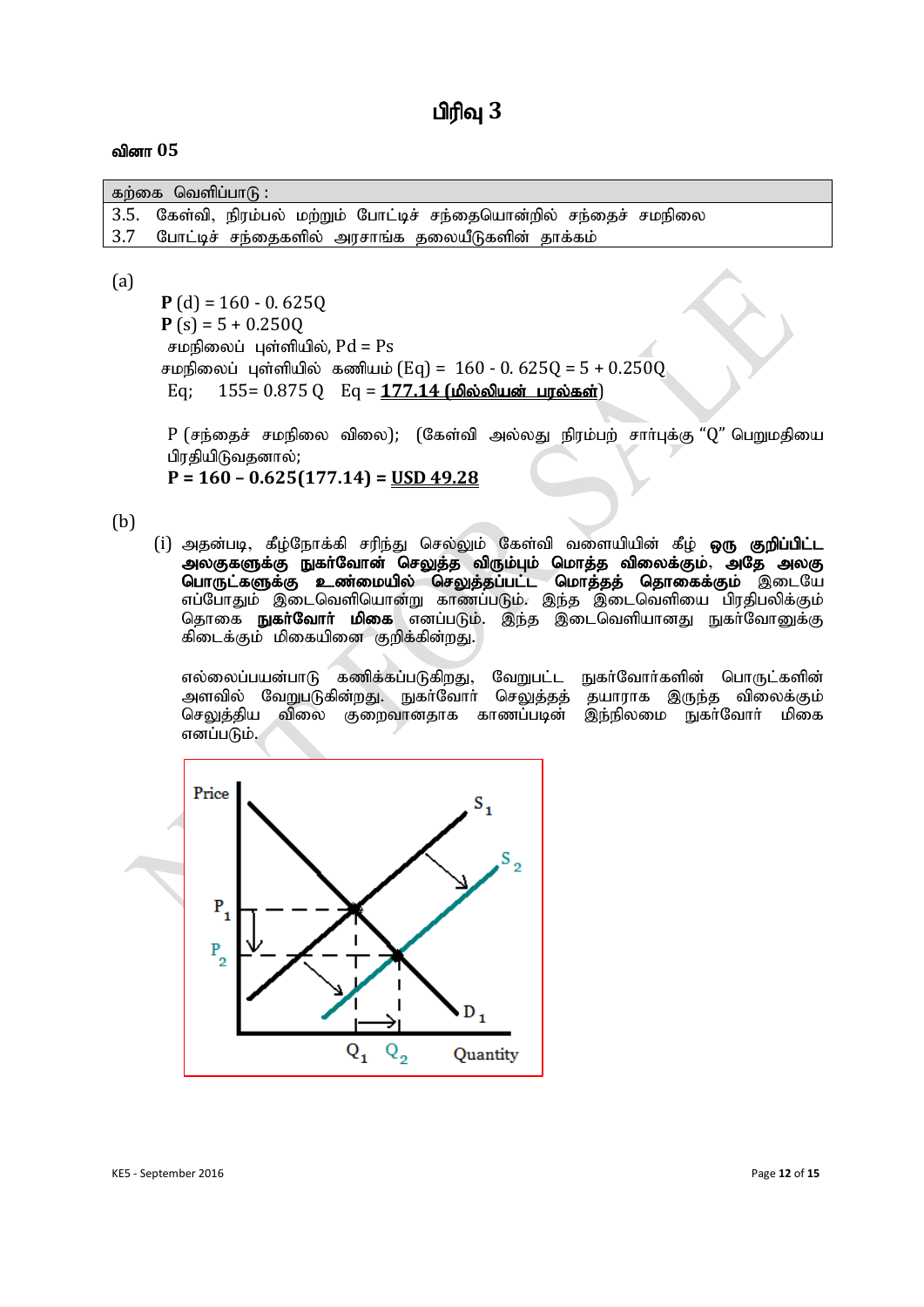- (ii) நுகர்வோர் மிகை  $(CS)$ CS = (USD 160.00 - 49.28) x (177.14 மில்லியன்) / 2 = **USD 9.806.47 மில்லியன்**
- (c)

(i) உலகப் பொருளாதார வளர்ச்சியில் ஏற்பட்ட வீழ்ச்சி காரணமாக வாடிக்கையாளரின் வருமானத்தில் ஏற்பட்ட வீழ்ச்சி

மசகு எண்ணெயின் கேள்வியில் வீழ்ச்சியை ஏற்படுத்தியுள்ளது.

- (ii) எரிபொருளை சிக்கனமாக பயன்படுக்கும் சலவை மற்றும் மின்சாரக் கார்களின் அறிமுகம்.
- (d) புதிய அகழ்வாராய்சியின் காரணமாக மசகு எண்ணெயில் இருப்பு அதிகரித்து மசகு எண்ணெயிற்கான நிரம்பல் கோடானது  $S1-S2$  நகரும் .

இதன் விளைவாக சந்தைச் சமைநிலையானது வீழ்ச்சியடையும் P1-P2 அத்துடன் சமநிலைக் கேள்வியானது  $Q1$  இருந்து  $Q2$  ஆக அதிகரிக்கும்



(e)

OPEC நாடுகளால் உலக சந்தையில் மசகு எண்ணெயின் நிரம்பலை குறைப்பதன் காரணமாக அரசாங்கத்தின் நேரில் வரி வருமானம். சென்மதி நிலுவை மற்றும் நுகா்வோா் விலைச் சுட்டிகளில் உணரக்கூடிய சாத்தியமான தாக்கங்கள்:

#### $(i)$  உள்நாட்டில் எரிபொருட்களின் சில்லறை விற்பனை விலைகள் தொடர்ந்து மாறாமல் இருக்குமாகில்;

(a) OPEC நாடுகளின் தீர்மானம் விளைவுத்திறனுடன் நடைமுறைப்படுத்தப் பட்டால், திறந்த சந்தையில் மசகு எண்ணெய்ப் பீப்பாய் ஒன்றின் விலையானது தற்போதைய விலை மட்டமான US\$ 49.28 இலும்பார்க்க அதிகரிப்பதுடன், உலக சந்தையில் விலை அகிகரிப்பக் காாணமாக, எரிபொருளுக்கான மொக்க இறக்குமதிக் கிரயம் அகிகரிக்கு, இறக்குமதிக் கிரயக்கிற்கும் எற்றுமதி வருமானக்கிற்கும் இடையில் நிலவும் பாகக .<br>இடைவெளியை அதிகரிக்கச் செய்யும். இது நாட்டின் சென்மதி நிலுவை பிரச்சினையில் பாரிய அழுத்தத்தை ஏற்படுத்தும்.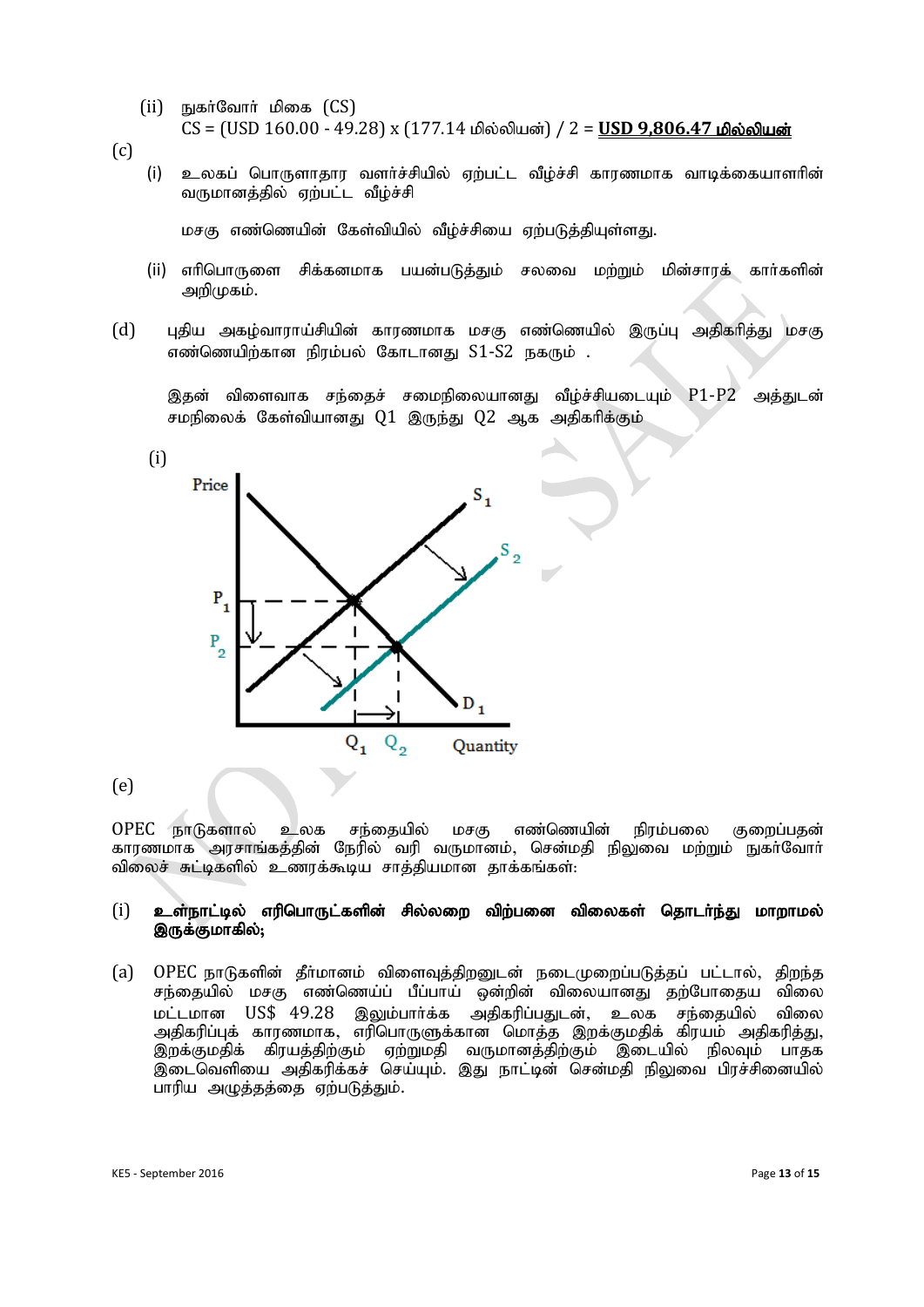(b) எரிபொருளின் சில்லறை விலை தொடர்ந்து மாறாமல் உள்ளமையால் அடிப்படையில், நுகர்வோர் விலைச் சுட்டியில் எந்தவொரு தாக்கமும் ஏற்படாது. ஆனால், எரிபொருளின் அதிகரித்த இறக்குமதிக் கிரயத்தை செலுத்தித் தீர்ப்பதற்கு US\$ க்கான கேள்வி அதிகரிப்பதன் காரணமாக இலங்கை ரூபாவின் அந்நியப் பெறுமதியில் அழுத்தம் ஏற்படும்.

#### $(i)$  உலகச் சந்தையில் இடம்பெறுக்கூடிய சாத்தியமான மசகு எண்ணெய் விலை மாற்றங்களுக்கு அமைய அரசாங்கம் எரிபொருட்களின் உள்நாட்டு சில்லறை விற்பனை விலைகளை மாற்றினால்:

- (a) இறக்குமதிக் கிரய அதிகரிப்பு காரணமாக அலகொன்றின் இறக்குமதிக் கிரயம்<br>டுதாவது, ஒரு லீட்டர் எரிபொருளின் கிரயம்) அதிகரிக்கும். எனிறும், அதற்கு (அதாவது, ஒரு லீட்டர் எரிபொருளின் கிரயம்) அதிகரிக்கும். எனினும், அதற்கு ஒப்பாக சில்லறை விற்பனை விலையும் அதிகரிக்கப் படுவதால், மசகு எண்ணெயின் விலை அதிகரிப்பு பகுதியாக அல்லது முழுவதுமாக உள்நாட்டு நுகா்வோர் மீது சுமத்தப்படும். ஒரு அலகின் இறக்குமதிக் கிரய அதிகரிப்பு முற்றிலும் நுகா்வோா் மீது சுமத்தப்படின், அலகொன்றிற்கான நேரில் வரி மாறாமல் இருக்கின்ற போதிலும், சில்லறை விலையில் அதிகரிப்புக் காரணமாக குறைந்தபட்சம் குறுகிய காலத்திலாவது உள்நாட்டில் எரிபொருள் நுகர்வில் வீழ்ச்சி ஏற்படும் சாத்தியம் மொத்த நேரில் வரி<br>வருமானத்தை குறைவடையச்செய்யும். எனவே, மொத்த நேரில் வரி வருமானத்தை குறைவடையச்செய்யும்.<br>வருமானத்தில் இறுதித் தாக்கமானது. சில்லறை விலையில் வருமானத்தில் இறுதித் தாக்கமானது, சில்லறை விலையில் மேற்கொள்ளப்பட்ட<br>கிருக்கத்தின் அளவு மற்றும் எரிபொருள் விலை அகிகரிப்பிற்கு உள்நாட்டு அளவு மற்றும் .<br>நுகர்வோரின் பிரதிபலிப்பு ஆகியவற்றில் தங்கியிருக்கும்.
- (b) முதலாவது தருநிலையில், உலகச் சந்தையில் விலை அதிகரிப்புக் காரணமாக, எரிபொருளின் மொத்த இறக்குமதிக் கிரயம் அதிகரித்து, அதன் காரணமாக தற்போது நிலவகின்ற இறக்குமதிக் கிரயத்திற்கும் ஏற்றுமதி வருமானத்திற்கும் இடையிலுள்ள .<br>பாதகமான இடைவெளி விரிவடையும். இது நாட்டின் சென்மதிநிலுவை மீது அதிக அழுத்தத்தை விளைவிக்கும்.
- $(c)$  எரிபொருளின் இறக்குமதிக் கிரய அதிகரிப்பை ஈடுசெய்வதற்கு ஏதுவாக உள்நாட்டு சில்லறை விற்பனைவிலை அதிகரிக்கப்படாத காரணத்தால் பொது மற்றும் தனியார் போக்குவரத்து, மின்பிறப்பாக்கம் உற்பத்தி போன்ற கிரயங்கள் தொடர்பாக எரிபொருள் நுகர்வுக் கிரயத்தில் ஒத்த அதிகரிப்பு ஏற்படும். மரக்கறிவகை போன்ற நுகர்வோர்<br>பொருட்களின் உற்பத்திக் கிரயம் மற்றும் போக்குவரத்துக் கிரயம் கட்டாயமாக ் கிரயம் மற்றும் போக்குவரத்துக் கிரயம் கட்டாயமாக<br>தாக்கம் எற்படுவதன் காரணமாக நுகர்வோர் விலைச் அதிகரிப்பதுடன், சங்கிலித்தாக்கம் ஏற்படுவதன் காரணமாக சுட்டியை பாதிக்கக்கூடியவாறு **கிரய உதைப்பு பணவீக்கம்** (cost push inflation)<br>ஏற்படும். இந்த மாற்றங்களின் விளைவாக தமது அங்கத்தவா்களுக்கு சம்பள ் விளைவாக தமது அங்கத்தவா்களுக்கு சம்பள அதிகரிப்பு கோரும் சாத்தியமான தொழிற் சங்க நடவடிக்கை காரணமாக நடுத்தர அல்லது நீண்ட காலங்களில் நிலை இன்னும் மோசமடையும்.

 $($ மொத்தம்: 20 புள்ளிகள்)